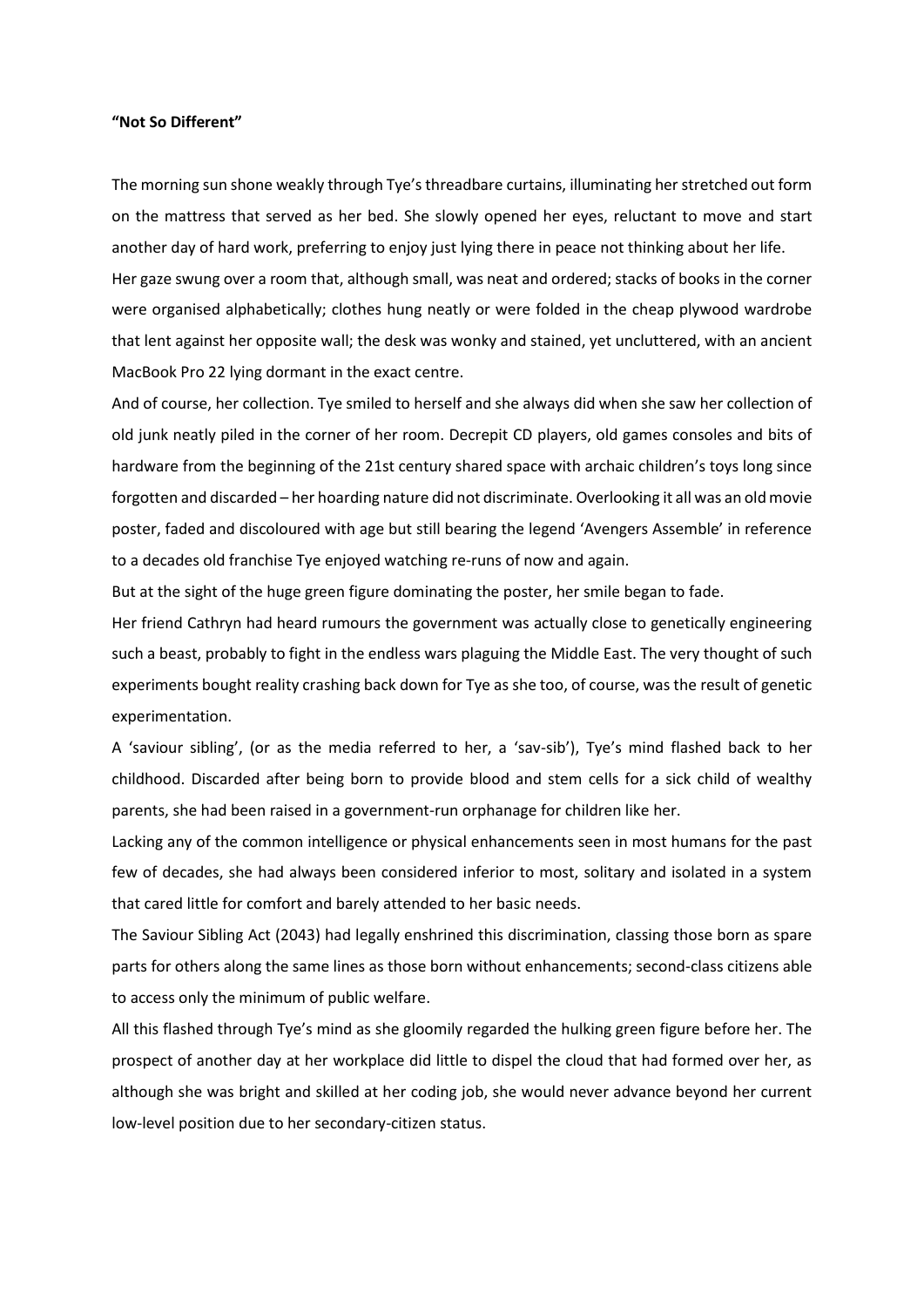With a sigh, she heaved herself out of bed, regarding the pale, skinny body before her in the cracked mirror. Her mousy-brown hair hung limply over shoulders already hunched into a defensive curl, tired grey eyes staring back out of a face pulled tight by lack of proper food. Stifling a sigh, she began pulling on clothes and getting ready for the long day ahead.

\*\*\*\*

Beams of light scattered in a dazzling array around the room as Aaron's state-of-the-art smart windows refracted the weak sunlight and increased its intensity to bathe the room in a warm glow. His golden hair flowed out behind him, and his bright blue eyes sparkled in the light.

As he lay there in his magnetically-hovering magnetic bed, goose-down pillows scattered haphazardly over the quilt, he felt refreshed and tranquil, ready to start another day of training.

Aaron thought back over the path that had led to him lying here, a world-class athlete, about to participate in the Olympics at only seventeen years of age and tipped to win at least three gold medals. Of course, he mused, none of this would have been possible if he wasn't one of humanity's elite – a Supreme, genetically enhanced before birth to be one of the strongest, most powerful and intelligent people on the planet. His parents had spent millions ensuring this status was bestowed upon him, with state of the art PGD therapy and genetic engineering tweaking the very structure of his body into that of perfection.

He shared the characteristics of all Supremes, no matter what race or creed; his enhanced height at 6ft 8 inches; his augmented senses that allowed him to hear and see beyond a normal human's capacity; his tweaked musculature that gave him extra strength, stamina and speed; and of course, his genetic mental boosts that let his neural pathways run at twice the rate of your average human, endowing him with intelligence and intellect previously only accessible to top scientists and logisticians.

This meant that the Olympics were available only to Supremes like him, though – but Aaron didn't really care about that. His main friends were either other Supremes or humans enhanced enough to hold top positions in government or at big corporations. The fact that the less enhanced such as savsibs or the naturally born were barred from even attending the

Olympics, let alone competing, weighed little on his mind.

Surveying his room, however, he admitted all of this hadn't translated into a tidy persona.

Clothes lay strewn everywhere, discarded protein shakes and health bar wrappers filled an overflowing waste bin in the corner, and his weight training area still smelt of yesterday's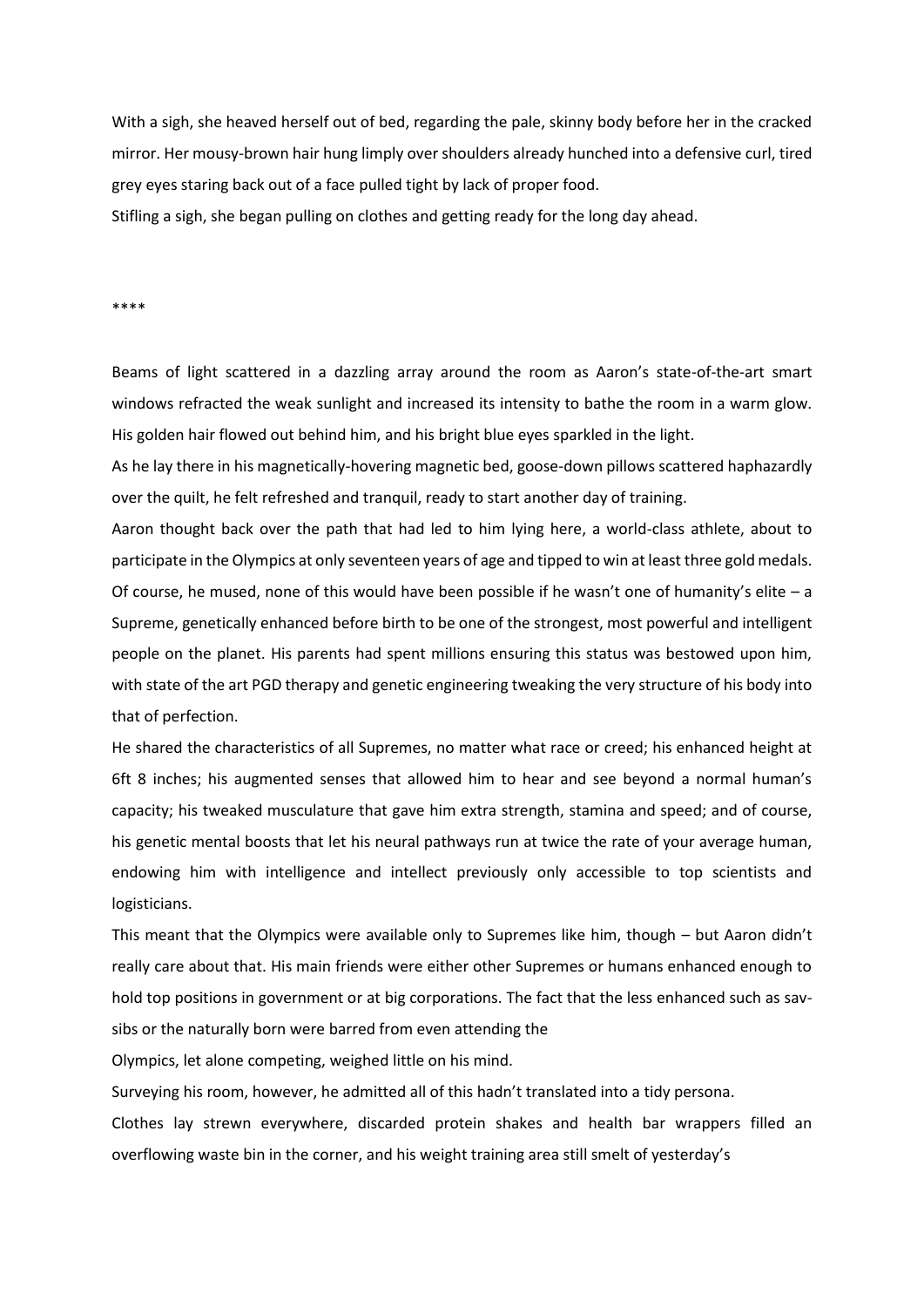workout.

That lazy sav-sib Gerda can't have been in yet to tidy, he thought. Useless woman.

As if on cue, Gerda shuffled into the room, along with Carl, his bodyguard and trainer. Whilst

Gerda was worth little of his time, being a second-rate sav-sib, Carl had physical augmentation and genetic enhancements that meant he was upper-middle class in today's society, although no Supreme like Aaron of course.

"Late as always, Gerda", Aaron drawled as he flicked a pair of old socks her way. The young woman flinched, and remained silent as usual.

Quickly losing interest, Aaron turned to his bodyguard, an idea forming in his mind.

"Ready for some fun, Carl?", he asked the hulking figure, a rush coming over him as he saw the confused look spread over the man's face.

Quickly throwing on some clothes, Aaron sprinted out the doorway before Carl could react, ignoring the bodyguard's cries for him to wait as he ran past other servants and out into the gardens that surrounded his family's mansion.

Running out the front gates, his guard's heavy steps falling further and further behind him,

Aaron felt the weight of his training recede, happy to have even a few minutes alone and away from his life as an athlete.

He felt heads turn as he ran down the street, people noticing his obvious build and stature and marking him as a rare Supreme. This only added to his confidence and the feeling of freedom that had come upon him so quickly this morning, and he ran even faster, laughing as he did so.

## \*\*\*\*

Tye was taking a short-cut through an alley on her way to work when she heard the cries.

Another poor bastard being mugged, she thought, and began to turn around to head back the way she'd come from.

However, something made her stop. Whether it was the unusually melodious quality of the screams, or the several muggings of her own she had received over the years, she instead crept around the corner to see if she could help.

Immediately she knew she had made a mistake. The figure on the ground, far from being another lowlevel like herself, bore the unmistakable build and chiselled good looks of a

Supreme, complete with wide blue eyes and flowing golden locks. But it was the several shady figures around him that really made Tye's heart stop, or rather the red ribbons they wore in a spiralling fashion around their upper arms.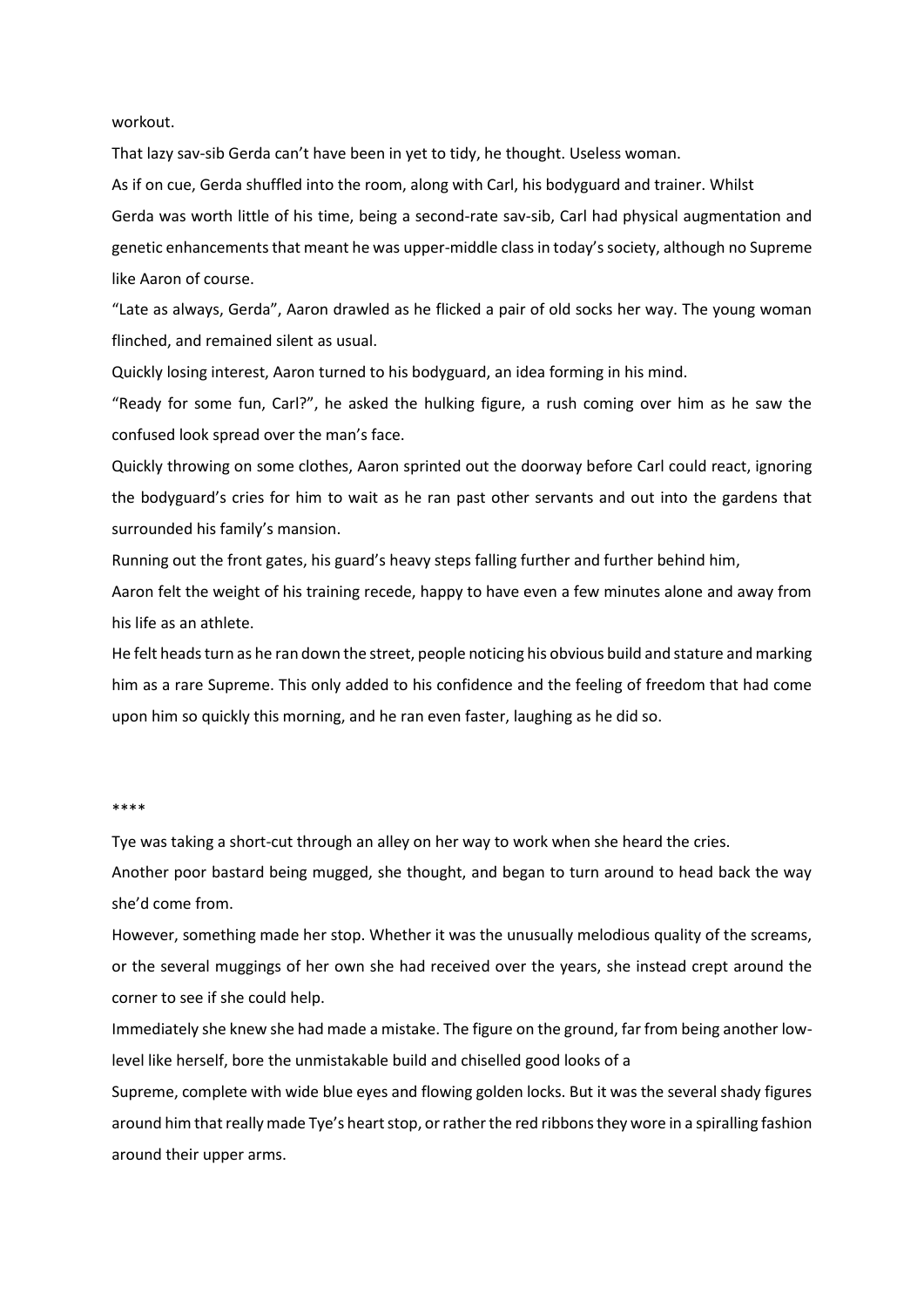The Equalists.

Mainly made up of women, the unenhanced, or the naturally born disabled, the group were legendary for their actions in what they saw as the fight against social inequality embedded in society.

The remnant of old liberal political parties back when democracy was still common, they kidnapped Supremes, blew up governmental research facilities and disrupted the lives of the rich and famous to try and get attention for their cause: equality for all no matter what genetic background.

Although Tye secretly supported a lot of what the Equalists did, she didn't like the violent side to their organisation that had appeared in media reports the last few years.

It was this that made her start forward, intending to try and stop the beating being carried out before her with the pepper-spray she always carried in her bag, or at least distract them enough to let the Supreme get away.

It was at that moment, however, that she felt something cold and hard dig into her back.

"Thinking of being a hero are we, enhanced-lover", a voice sneered at her from behind, "I think my knife pressed into your back should change your mind".

## \*\*\*\*

As Aaron lay on the ground, mind unable to focus as he tried to find a way out of his situation, and body apparently unresponsive in his efforts to fight his way out of the circle of figures beating him, he really wished he'd let Carl catch up earlier.

Thinking back, he was surprised at how quickly everything had gone wrong.

Running like he had, he'd quickly entered a part of the city he was unfamiliar with; not hard when he was normally shuttled from place to place by private electric limo.

Turning down an alley, he'd realised he was lost, and began to retrace his steps only to find a group of five hooded figures behind him, all with red ribbons entwined around their upper arms.

He only had a second to react before one of them quickly jabbed something into his arm. He began to laugh, as with his enhancements no drug could affect him, and with his speed and strength he could easily take care of his apparent assailants.

But then a wave of weakness spread throughout his body. He felt his muscles sag, his head grow foggy, and the vitality that had allowed him to run so far and so fast drain out of him in a flash.

That was when his attackers moved in, quickly pushing him to the ground before starting to kick and punch him, screams erupting from his mouth as the flurry of blows caused pain to explode all over his body.